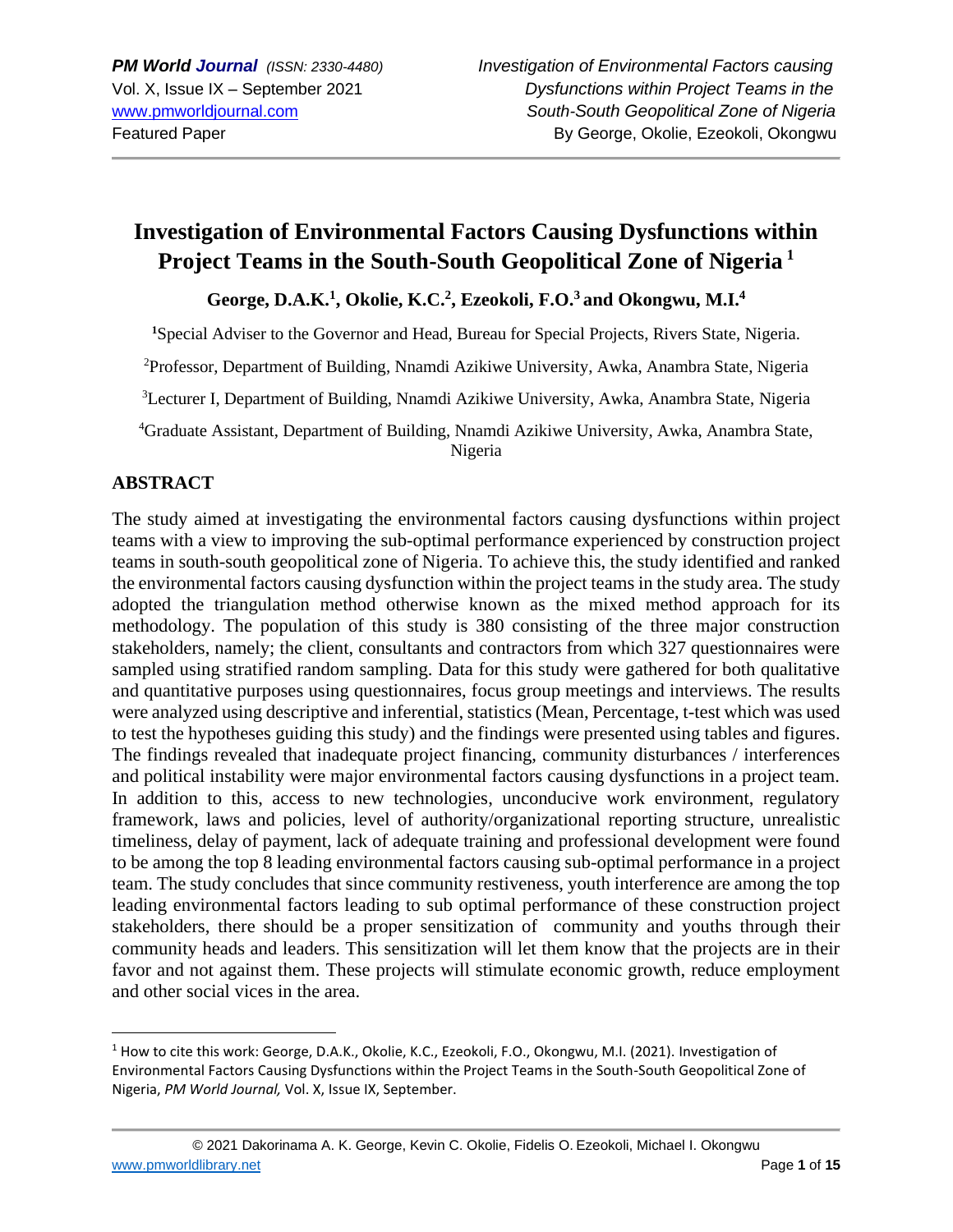**Keywords:** Environmental Factors, Sub-Optimal Performance, Construction Project Stakeholders, Construction Project Managers (CPM).

# **1.0 INTRODUCTION**

Project failures are estimated to cost hundreds of billions of Euros yearly (McManus and Wood-Harper, 2008) and are not limited to any specific region or industry (Flyvbjerg, Bruzelius, and Rothengatter, 2003; Nicholas, Sharma and Spires, 2011; Pinto and Mantel, 1990). Nigeria has become the world's junk yard of abandoned and failed projects worth billions of naira (Hanachor, 2012). This phenomenon is worrisome and one of the major reasons for these failures are human and environmental factors amongst construction project stakeholders.

The 21st century brings with it many challenges for Construction Project Managers (CPM) in the construction industry (Bhargav Dave and Koskela, 2009), and these challenges are highlighted by the perception that construction industry stakeholders' performance is sub-optimal, both nationally and internationally (Egan, 1998; Carr and Tah, 2001; Aibinu and Jagboro, 2002; Takim, Akintoye and Kelly, 2003; Ballard and Howell, 2004b; Leung, Ng and Cheung, 2004a; Assaf and Al-Hejji, 2006; Xue, Wang, Shen and Yu, 2007; Emuze, 2011; Xianhai Meng, 2012; X Meng, 2012). Egan emphasizes that: "the industry will need to make radical changes to the processes through which it delivers its projects" (Egan, 1998). This poor performance has had a negative toll on the performance of projects.

In the constant search for a solution to the enigma of project success, researchers of related literature as would be shown in the review have over an extensive period of time identified many quantifiable variables, models, success factors and other related issues. These efforts highlighted that, in most cases, project success is a top priority and an outcome when undertaking a project (Alzahrani and Emsley, 2013). The CPM's role in the attainment of success has also been widely researched, especially with regards to the impact, influence, methods and tools related to the discipline (Shenhar, Dvir, Levy and Maltz, 2001; Collins and Baccarini, 2004; Shokri-Ghasabeh and Kavousi-Chabok, 2009; Hefer, 2012). Nevertheless, the general concern remains, that industry performance is currently sub-optimal, especially in meeting cost, quality and schedule requirements.

With reference to the above mentioned challenges and the identified performance factors (Scholl, 2003; Werner *et al.,* 2011; McShane and von Glinow, 2013), it can be argued that motivation and the environment in which role-players operate in the construction industry, would affect their performance (Herzberg, 1965, 1968). The notion of environmental factors is much more general, referring to all circumstances surrounding the project during its execution; thus we can consider environmental factors as all the conditions that are beyond the direct control of the project team and which impact positively or negatively on the project (information technology management platform, 2015). External environmental factors on the other hand are those factors that are largely beyond the control of construction project stakeholders. Variables that measure external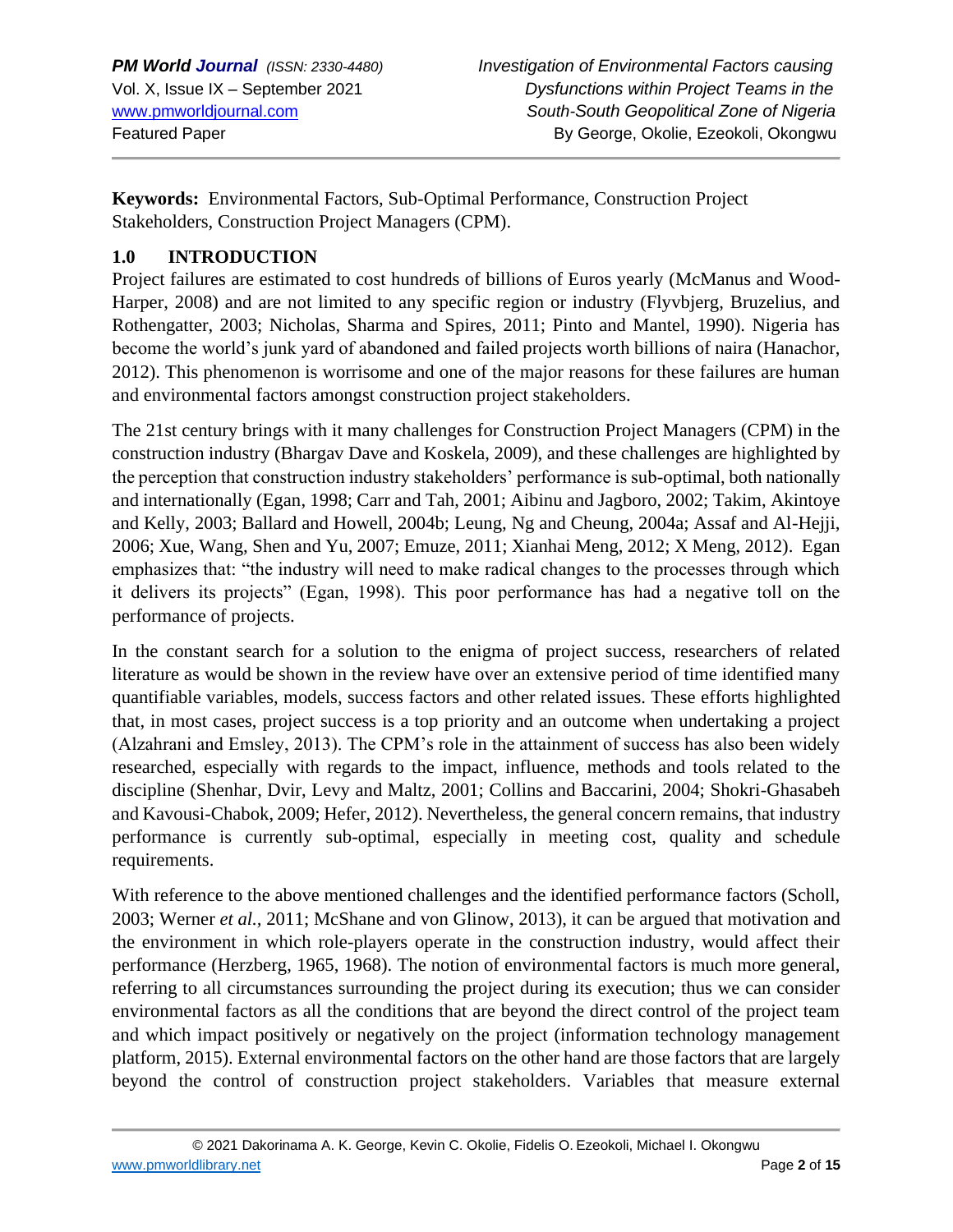environmental factors include the political environment, economic environment and social environment. Gudiene, Banaitis, Banaitene and Lopes (2013) developed a conceptual critical success factor model for construction projects. The identified factors were classified into seven main groups; external factors, institutional factors, project related factors, factors related to project management, team member's factors related to clients and factors related to contractors. The variables measuring external factors include the political environment, the economic environment and the social environment, amongst others.

A literature scan on current debate and discussions relating to research in the construction industry reveals that the construction role-player performance in South-South Nigeria is sub-optimal. Now the question is, how can role-players be motivated and the operating environment improved to optimize performance in a construction project? This study therefore seeks to provide a better understanding of the current sub-optimal performance of construction role players in the project environment as a result of the environmental factors.

A study of the above constructs would lead to a better understanding of issues or facts that causes dysfunctions within the project towards optimum performance; not just to achieve, but exceed construction client goals in the  $21<sup>st</sup>$  Century.

# **2.0 LITERATURE REVIEW**

# **2.1 Construction industry performance**

Lueng and Chueng (2004) described the performance of the construction industry relative to other industries as sub-optimal. This was also supported by Egan (1998). Ayangede (2009) noted that the contribution of the Nigerian construction industry to what is yet to measure up with those of the western world like the U.K and U.S.A due to a myriad of factors including those of construction industry players. The project management 'iron triangle' had for several years remained the parameter for the measurement of the performance of a construction project and these parameters of time, cost and quality was developed by Barnes (1988) who had serious interest in defining performance of projects. Oke and Ukaeke (2013) described the construction industry as multi-disciplinary with three key participants namely clients, contractors and consultants and that the efforts and contributions of these key stakeholders are required for a project to be successful.

### **2.2 Performance of teams**

Adair (1986) defined a team as a body of people that possesses a definable membership; members think themselves as a group with collective perception of unity, sense of shared purpose, interdependence and interaction. Neither finance technology nor strategy remain the ultimate competitive advantage but teamwork because is so powerful (Lencioni, 2005).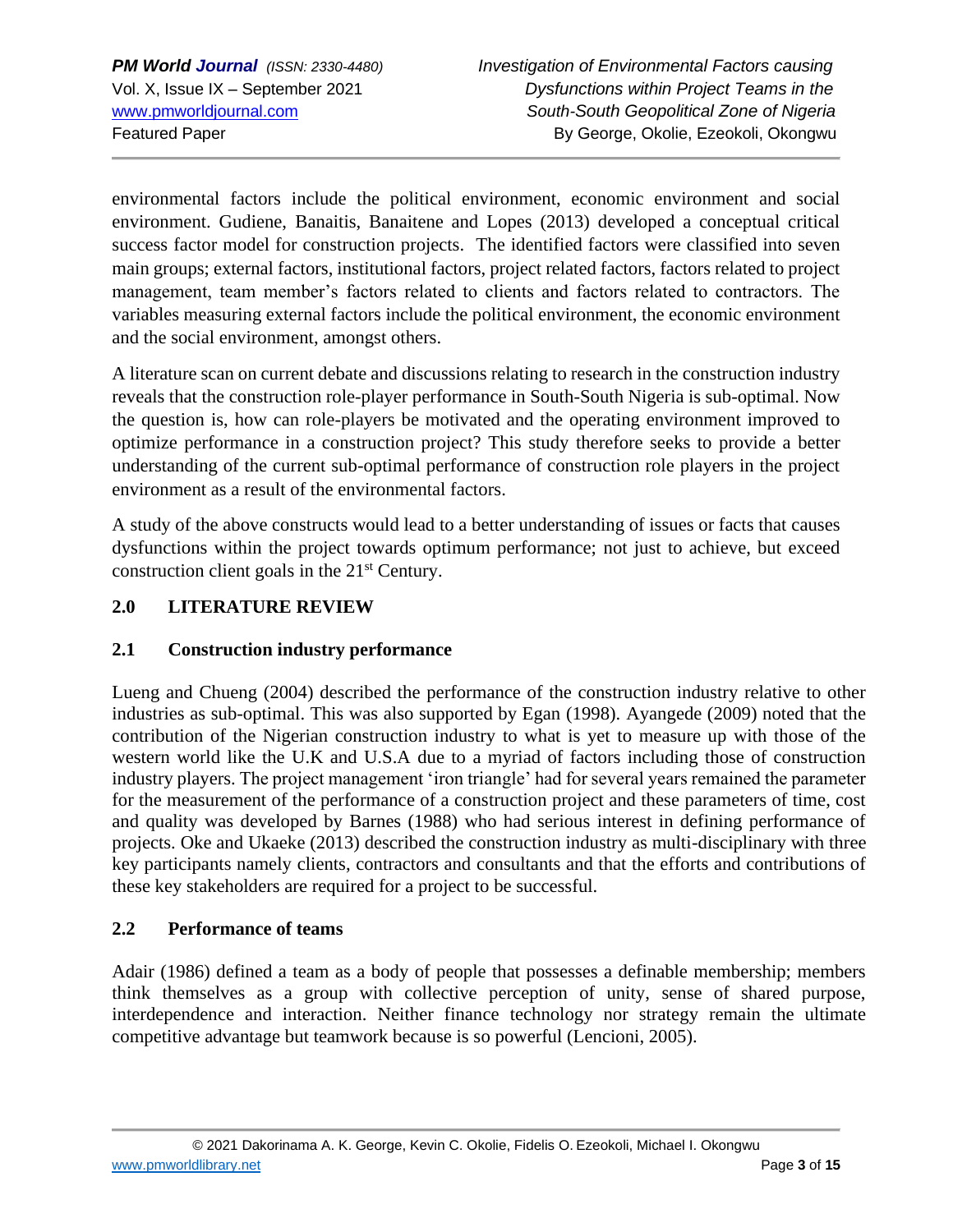Factors responsible for effective and ineffective teams need to be known as this will provide a measurement basis for the evaluation of team performance (Lencioni, 2005). Project team effectiveness is achieved with the team leader geared toward team members' performance in completion of tasks, goal achievement, empowerment, information sharing and team's ability to create and sustain a good working environment (Bougault, Drouin and Hamel, 2008). By losing vision, a team can lose the whole purpose of coming together in the first instance and good team members always have that at the back of their minds (Eicholz, 1997).

An effective team, according to Lencioni (2005) is one which is built on commitment to deliver results and each person in the team is ready to be held accountable for their actions which could lead to success or otherwise.

Oke and Ukaeke (2013) listed the factors responsible for team effectiveness and team performance as accountability, healthy conflict, trust, strong commitment by team members and attention to results whereas Bourgaul *et al* believes that the team leader has a great role to play in the achievement of success by the team.

### **2.3 Environmental factors causing dysfunction in construction project teams**

The notion of environmental factors is much more general, referring to all circumstances surrounding the project during its execution; thus we can consider environmental factors as all the conditions that are beyond the direct control of the project team and which impact positively or negatively on the project (information technology management platform, 2015).

All conditions must be considered in construction project management and vary significantly in type and nature depending on the organization (ITM Platform, 2015). As a reference, the main environmental factors that can affect project management can be classified into three categories; Organizational environmental factors, Human resource environmental factors, and Technology environmental factors (ITM Platform, 2015)

### A. **Organizational environmental factors**

The environmental factors inherent in an organization are:

- 1. Shared vision, mission, values, beliefs and expectations of the organization;
- 2. Culture, structure and organizational governance/leadership;
- 3. Availability of facilities, resources, infrastructure and materials;
- 4. Industry, government standards and policies that affect the organization and
- 5. Internal standards, policies, methods and procedures.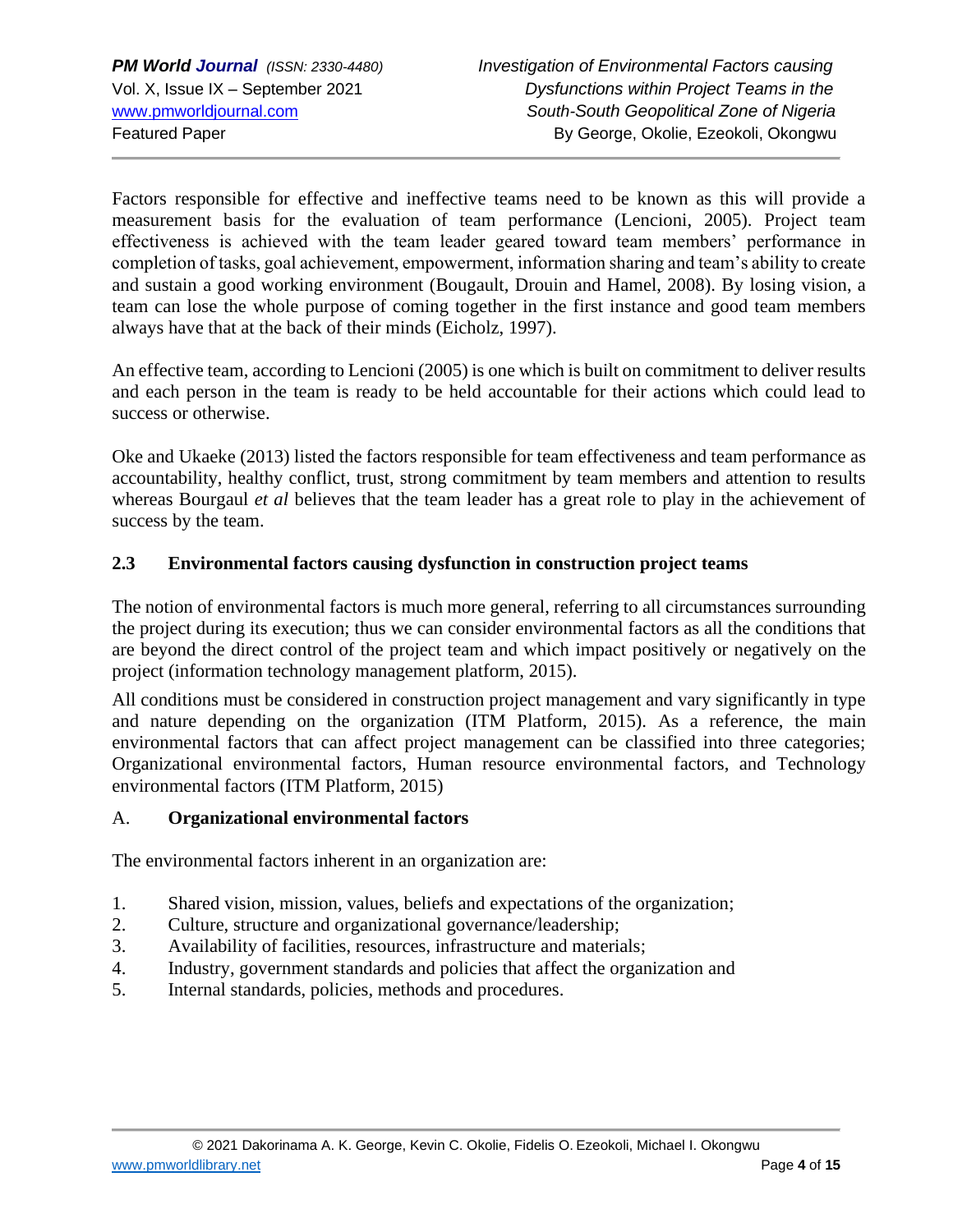#### B. **Human resource environmental factors**

The human resource environmental factors that can affect construction project stakeholder positively or negatively are:

- 1. Existing human resources, skills and knowledge;
- 2. Personnel management, motivation systems and reward systems or incentives;
- 3. Perception of leadership, hierarchy and authoritative relationship;
- 4. Organizational risk tolerance and
- 5. Project stakeholders and organizational stakeholders.

#### C. **Technological environmental factors**

Technological environmental factors that can positively or negatively affect construction project teams or construction project corporate entities are:

- 1. Operational environment and company authorization systems;
- 2. The formal and informal communication channels established in the organization;
- 3. Available databases;
- 4. Project management information systems (PMIS) and
- 5. Technological changes or disruptions.

#### **2.4**. **Classification of environmental factors**

The environmental factors that could cause a dysfunction in construction project teams or construction project entities can be further classified as internal and external factors. While the internal factors will be stable for each organization independent of the project, external factors are more susceptible to change and require superior analytical attention from the project manager; for example, the location of the project in a state or country where it has never been worked will expose itself to an unknown regulatory environment, generating many risks in terms of legal feasibility, construction methods, available materials and the labour framework (ITM Platform, 2015).

It is important that organizations and project teams know the particular internal factors that causes poor performance and dysfunction amongst the stakeholders and which conditions are the drivers of the project and project teams.

The classification of a project as a success or a failure, is to a certain degree subjective (Ika, 2009). Muller and Jugdev (2012) describe project success as "predominantly in the eyes of the beholder" meaning one stakeholder may consider a project successful, whereas another stakeholder may consider it a failure. To reduce this subjectivity, a common understanding is required. To achieve this, success criteria should be defined in the initiating phase of the project (PMI, 2013). Morris and Hough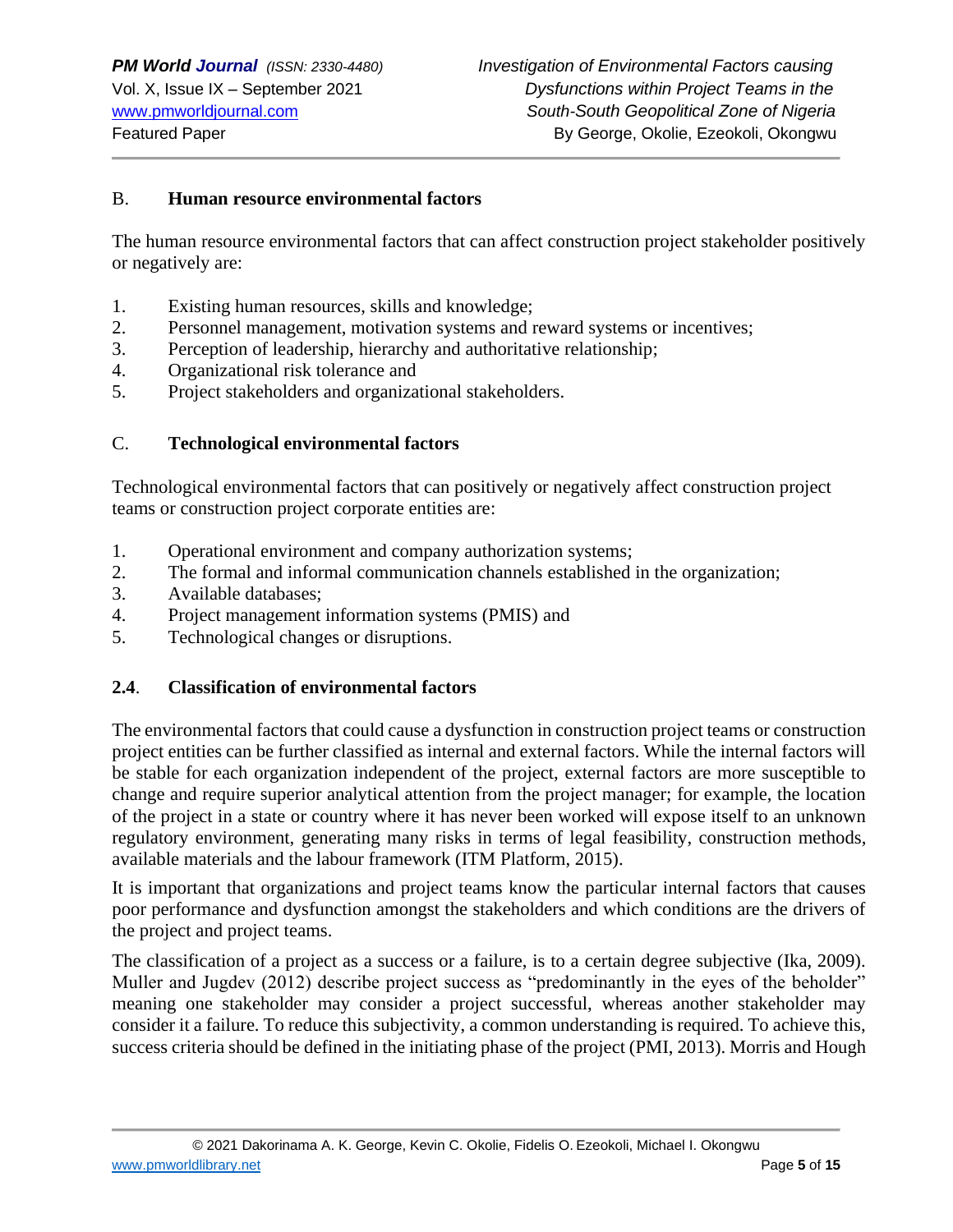(1987) defined success criteria as the measures used to judge the success or failure of a project; these are independent variables that measure success.

When subjective criteria are mixed with objective criteria, which collectively determine whether a project is considered a success, projects with diverse groups of stakeholders are unlikely to reach unanimous agreements (Ika, 2009). Project successes criteria have evolved from simple to quantifiable time, scope and cost measures (iron triangle), which primarily are related to project efficiency (Bryde, 2005), to measures that have a longer term perspective directly relating to effectiveness and organizational impact (Belout, 1998; Jugev, Thomas, *and* Delisle, 2001; Shenhar, Levy, *and* Dvir, 1997).

For each project, not only should success criteria be defined from the beginning of the project, but the relevant success factors also need to be identified and incorporated in a timely manner across the project life cycle (Pinto *and* Prescott, 1988).The failure of project stakeholders to key into the corporate goals of clients, contractors and consultants have caused dysfunction in many project teams and organizations; this in turn has a negative effect on the success of the delivery of projects and has led to financial loses and low productivity.

## **3.0 METHODOLOGY**

This research was carried out in south-south geopolitical zone of Nigeria particularly Akwa-Ibom, Bayelsa, Cross-Rivers, Delta, Edo and Rivers States using a triangulation of methods otherwise known as 'mixed methods' as the research design. The population of the study consists of the principal stakeholders (clients, consultants and contractors) involved in construction project in the south-south geopolitical zone of Nigeria.

The population of the contractors and consultants were obtained from list of registered contractors and consultants with Bureau of Public Procurement and ministry of works in the respective states (see Table 1). The population of clients was gotten from the active construction sites in the study area during the period of this study.

| S/N | <b>POPULATION</b>                                                                                                                                        | <b>NUMBER</b> |
|-----|----------------------------------------------------------------------------------------------------------------------------------------------------------|---------------|
|     | <b>Clients</b>                                                                                                                                           | 752           |
|     | Consultants                                                                                                                                              | 1505          |
| 3   | Contractors                                                                                                                                              | 5268          |
|     | <b>Total</b>                                                                                                                                             | 7525          |
|     | $S_{\alpha\mu\nu\alpha\alpha\lambda}$ $D_{\alpha\beta\alpha\alpha\mu\alpha}$ $D_{\alpha}$ $E_{\alpha}$ $d_{\alpha}$ $\mu_{\nu\alpha\nu\alpha\nu}$ (2021) |               |

#### **Table 1: Population of the study**

**Source: Research's field survey (2021)**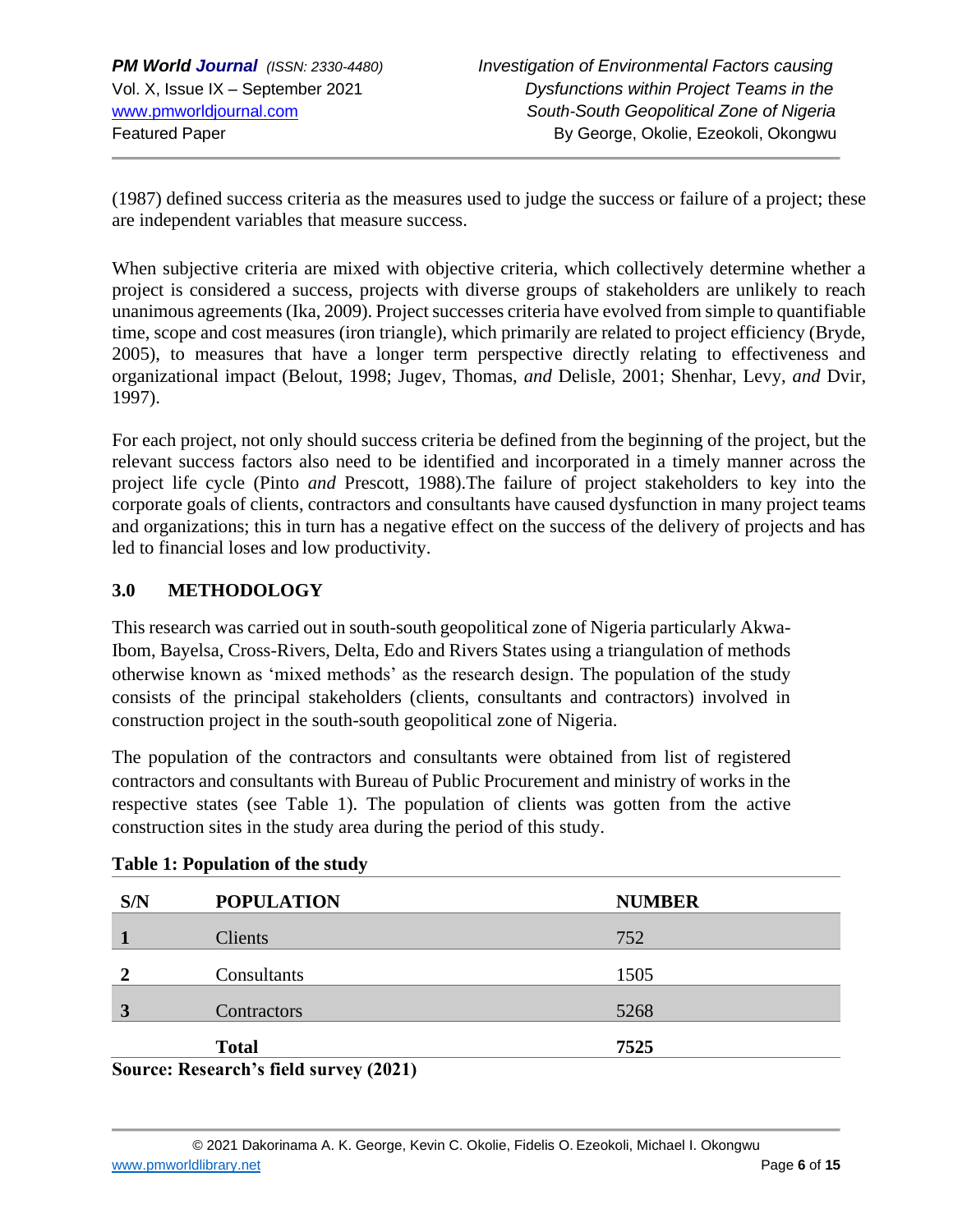The sample size for the study was determined using Taro Yemeni's formula  $\mathbf{n} = \frac{\mathbf{N}}{4 \cdot \mathbf{N}}$  $1 + N(e)^2$ 

Where  $N =$  sample size

 $e^2$  = margin of error (assumed 5%)

 $1 =$  Unity or constant

Therefore  $=\frac{7525}{1+7525(0.05)^2}$ 

 $=\frac{7525}{1.488}$ 1+18.813

 $=\frac{7525}{10.04}$  $\frac{7323}{19.813}$  = 379.50

The sample size of 380 was adopted for this study.

### **4.0 RESULTS AND DISCUSSION**

#### **4.1 Data Presentation and Analysis**

#### **Table .2: Distribution of Questionnaire and Percentage Response**

| S/N          | Number of questionnaires distributed Number of |          |     | questionnaires Percentage (%) |
|--------------|------------------------------------------------|----------|-----|-------------------------------|
|              |                                                | received |     |                               |
| <b>Total</b> | 380                                            |          | 327 | 86.1                          |

Source: Research's field survey (2021)

Table 2 shows the profile of Questionnaire distribution and percentage response. From Table 2, a total of three hundred and eighty (380) copies of questionnaire distributed across the locations in the study area, about three hundred and twenty-seven (327) copies were correctly filled and returned for analysis. The 327 copies represent about 86.1% of the total questionnaire distributed across the study area.

#### **Table 3 Respondents' opinion on environmental factors causing dysfunctions in a project team**

| <b>Environmental</b>             |            | factors Responses and Level of Importance |            |            |           | $W_i X_i$ | <b>Mean</b> | Rank |
|----------------------------------|------------|-------------------------------------------|------------|------------|-----------|-----------|-------------|------|
| causing project dysfunction 5    |            |                                           |            |            |           |           |             |      |
| within a project team            |            |                                           |            |            |           |           |             |      |
| <b>Regulatory framework laws</b> | 48         | 82                                        | 120        | 52         | 25        | 1057      | 323         |      |
| and policies.                    | $(14.7\%)$ | $(25.1\%)$                                | $(36.7\%)$ | $(15.9\%)$ | $(7.6\%)$ |           |             |      |
| <b>Political instability</b>     | 78         | 90                                        | 89         | 46         | 24        | 1133      | 3.46        |      |
|                                  | $(23.9\%)$ | (27.5%)                                   | $(27.2\%)$ | $(14.1\%)$ | (7.3%     |           |             |      |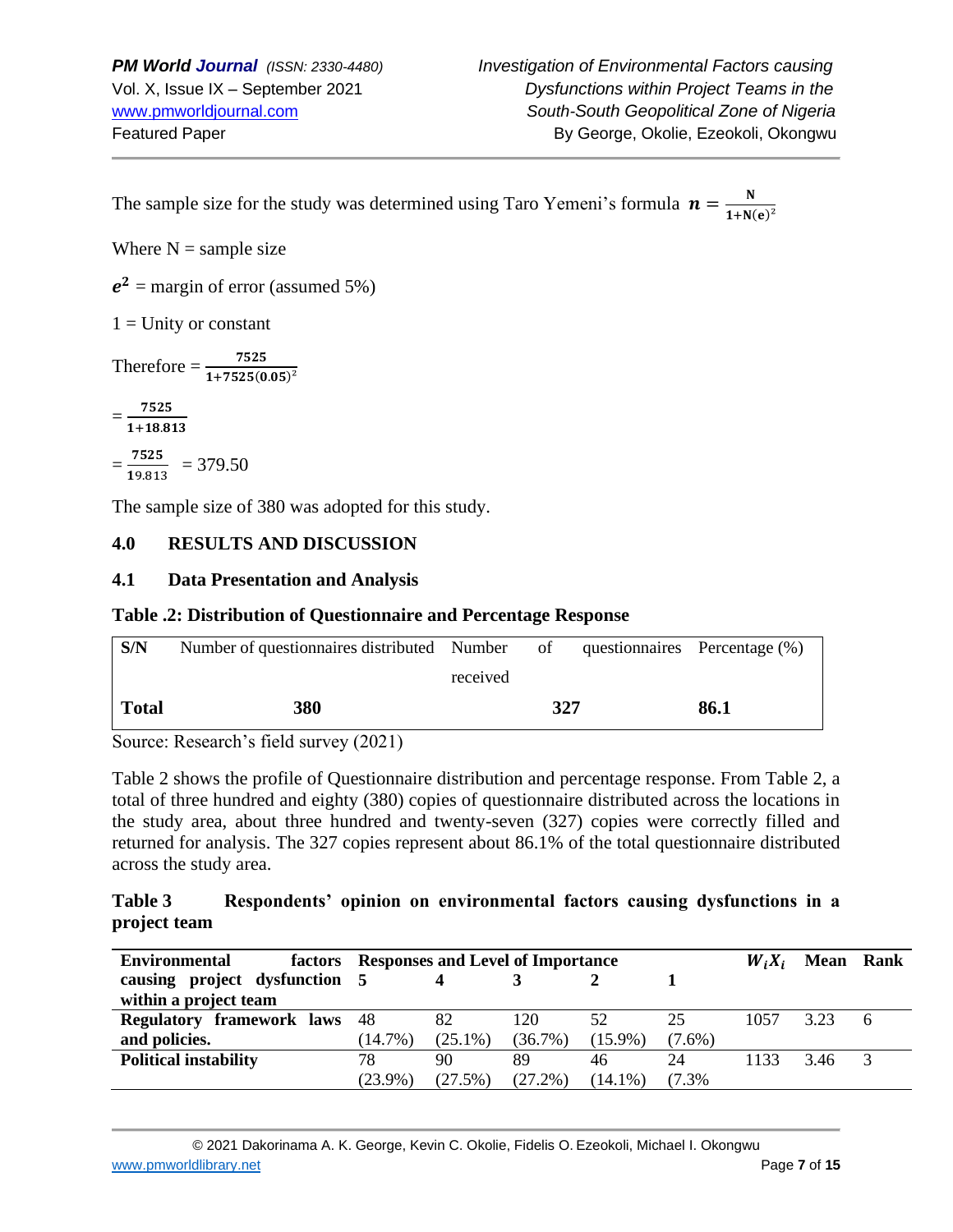## *PM World Journal (ISSN: 2330-4480) Investigation of Environmental Factors causing* Vol. X, Issue IX – September 2021 *Dysfunctions within Project Teams in the* [www.pmworldjournal.com](http://www.pmworldjournal.com/) *South-South Geopolitical Zone of Nigeria* Featured Paper **By George, Okolie, Ezeokoli, Okongwu**

| <b>Community</b><br>disturbances       | 72         | 97         | 101        | 45         | 12         | 1153 | 3.53 | $\overline{2}$ |
|----------------------------------------|------------|------------|------------|------------|------------|------|------|----------------|
| interferences                          | $(22.0\%)$ | (29.7%)    | $(30.9\%)$ | $(13.8\%)$ | $(3.7\%)$  |      |      |                |
| <b>Access to new technologies</b>      | 42         | 111        | 107        | 36         | 31         | 1078 | 3.30 | $\overline{4}$ |
|                                        | $(12.8\%)$ | $(33.9\%)$ | (32.7%)    | $(11.0\%)$ | $(9.5\%)$  |      |      |                |
| <b>Inclement weather</b>               | 19         | 64         | 112        | 84         | 48         | 903  | 2.76 | 12             |
|                                        | $(5.8\%)$  | $(19.6\%)$ | $(34.3\%)$ | (25.7%)    | $(14.7\%)$ |      |      |                |
| Availability of working tools          | 29         | 71         | 130        | 55         | 42         | 971  | 2.97 | 9              |
| and materials                          | $(8.9\%)$  | (21.7%)    | $(39.8\%)$ | $(16.8\%)$ | $(12.8\%)$ |      |      |                |
| working<br>Work pressure /             | 18         | 56         | 123        | 79         | 51         | 892  | 2.73 | 13             |
| hours                                  | $(5.5\%)$  | $(17.1\%)$ | $(37.6\%)$ | $(24.2\%)$ | $(15.6\%)$ |      |      |                |
| <b>Complexity of project</b>           | 14         | 53         | 95         | 90         | 75         | 822  | 2.51 | 15             |
|                                        | $(4.3\%)$  | $(16.2\%)$ | $(29.1\%)$ | (27.5%)    | $(22.9\%)$ |      |      |                |
| Size of project                        | 16         | 40         | 87         | 92         | 92         | 777  | 2.38 | 16             |
|                                        | $(4.9\%)$  | $(12.2\%)$ | $(26.6\%)$ | $(28.1\%)$ | $(28.1\%)$ |      |      |                |
| <b>Physical condition of site</b>      | 22         | 57         | 104        | 80         | 64         | 874  | 2.67 | 14             |
|                                        | $(6.7\%)$  | $(17.4\%)$ | $(31.8\%)$ | $(24.5\%)$ | $(19.6\%)$ |      |      |                |
| <b>Unrealistic timeliness</b>          | 36         | 86         | 89         | 75         | 41         | 982  | 3.00 | 8              |
|                                        | $(11.0\%)$ | $(26.3\%)$ | $(27.2\%)$ | $(22.9\%)$ | $(12.5\%)$ |      |      |                |
| disasters-<br><b>Natural</b><br>flood, | 35         | 62         | 83         | 86         | 61         | 905  | 2.77 | 11             |
| erosion etc.                           | $(10.7\%)$ | $(19.0\%)$ | $(25.4\%)$ | $(26.3\%)$ | $(18.7\%)$ |      |      |                |
| <b>Materials suppliers</b>             | 30         | 72         | 108        | 74         | 43         | 953  | 2.91 | 10             |
|                                        | $(9.2\%)$  | $(22.0\%)$ | $(33.0\%)$ | $(22.6\%)$ | $(13.1\%)$ |      |      |                |
| of<br>authority<br>Level               | 35         | 76         | 108        | 72         | 36         | 983  | 3.01 | $\overline{7}$ |
| organizational<br>reporting            | $(10.7\%)$ | $(23.2\%)$ | $(33.0\%)$ | $(22.0\%)$ | $(11.0\%)$ |      |      |                |
| structure                              |            |            |            |            |            |      |      |                |
| <b>Inadequate project financing</b>    | 96         | 114        | 69         | 23         | 25         | 1214 | 3.71 | $\mathbf{1}$   |
|                                        | $(29.4\%)$ | $(34.9\%)$ | $(21.1\%)$ | $(7.0\%)$  | $(7.6\%)$  |      |      |                |
| <b>Unconducive</b><br>work             | 49         | 100        | 101        | 52         | 25         | 1077 | 3.29 | 5              |
| environment                            | $(15.0\%)$ | $(30.6\%)$ | $(30.9\%)$ | $(15.9\%)$ | $(7.6\%)$  |      |      |                |
| <b>Cluster mean</b>                    |            |            |            |            |            |      | 3.01 |                |

### **Source: Research's field survey (2021)**

From the descriptive statistics result in Table 3, the leading environmental factors that causes dysfunctions within project team include: inadequate project financing (with a strata mean value of 3.71 and rank 1); community disturbances / interferences (with a strata mean value of 3.53 and rank 2); political instability (with a strata mean value of 3.46 and rank 3); access to new technologies (with a strata mean value of 3.30 and rank 4); unconducive work environment (with a strata mean value of 3.29 and rank 5); regulatory framework, laws and policies (with a strata mean value of 3.23 and rank 6); level of authority / organizational reporting structure (with a strata mean value of 3.01 and rank 7), and lastly unrealistic timeliness (with a strata mean value of 3.00 and rank 8).

Also, the response in Table 3 revealed that Size of project (2.38), Complexity of project (2.58), Physical condition of site (2.64), and Work pressure / working hours (2.73) ranked  $16^{th}$ ,  $15^{th}$ ,  $14^{th}$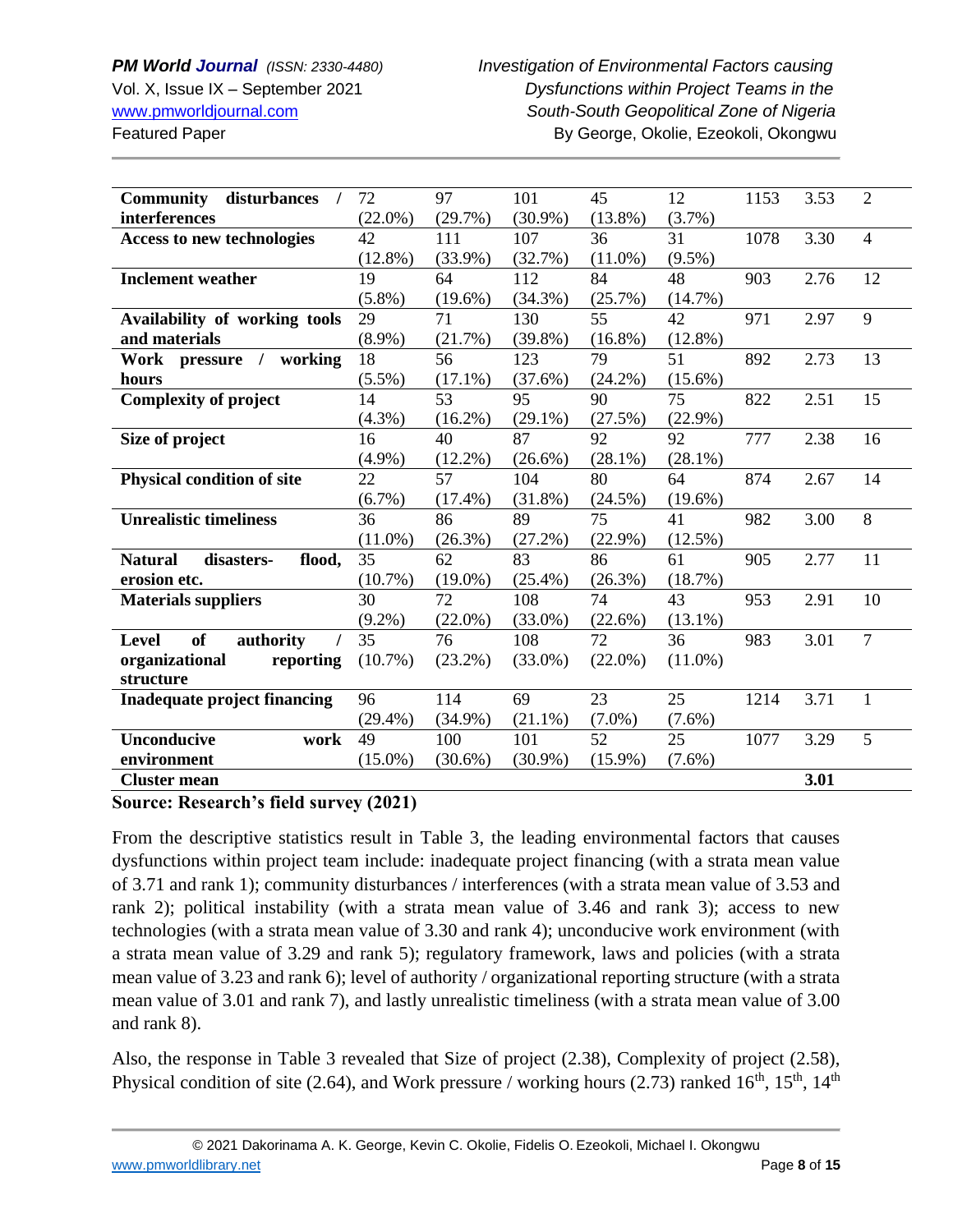and 13th position in the ranking index. Despite ranking low, it was discovered that their mean is below the cluster mean of 3.01 as shown in Table 3 including inclement weather (2.76), Natural disasters- flood, and erosion etc. (2.77), and Materials suppliers (2.91). Since, their mean is below 3.01 the group cluster mean. They could be judge to less significant in the study area.

### **4.2 Test of Hypothesis**

- Ho: Identified environmental factors do not cause significant dysfunctions within the project team.
- H<sub>1</sub>: Identified environmental factors cause significant dysfunctions within the project team.

| Table 4: Test of significance for H1 |  |
|--------------------------------------|--|
|--------------------------------------|--|

| <b>One-Sample t-Test:</b> Test Value $= 3.00$ |      |    |                   |                   |                   |                                |  |  |  |
|-----------------------------------------------|------|----|-------------------|-------------------|-------------------|--------------------------------|--|--|--|
|                                               |      | df | $Sig. (2-tailed)$ | Mean              |                   | 95% Confidence Interval of the |  |  |  |
|                                               |      |    |                   | <b>Difference</b> | <b>Difference</b> |                                |  |  |  |
|                                               |      |    |                   |                   | Lower             | Upper                          |  |  |  |
| Mean responses                                | .152 |    | .041              | .01437            | $-1872$           | .2159                          |  |  |  |
| Level of Significance ( $\alpha$ ) = 0.05     |      |    |                   |                   |                   |                                |  |  |  |

From the result in Table 4

Test statistic: 
$$
t = {\frac{\bar{x} - \mu_o}{\frac{s}{\sqrt{n}}}} = 0.152
$$

**P-value** =  $0.041$ 

**Decision Rule**: Reject  $H_0$  of p-value  $< 0.05$  otherwise do not reject

The t-calculated value (t-stat.) of  $0.152$  and associated probability value of  $0.041 < 0.05$  confirmed that the identified environmental factors causes significant dysfunctions within a project team

# **5.0 CONCLUSION AND RECOMMENDATIONS**

CPMs in the Nigerian construction industry are tasked with the management of projects within the Built Environment from conception to completion, including the management of related professional services. The project teams who are made up of individuals from a range of organizations which provide multidisciplinary inputs must therefore work in a harmonious manner to see that the ultimate goal of the project is achieved successfully (Shelbourn *et al.,* 2006). Project teams are in most cases diverse in nationality, culture, social background, ethics religions and seniority in business (Horwitz and Horwitz, 2007).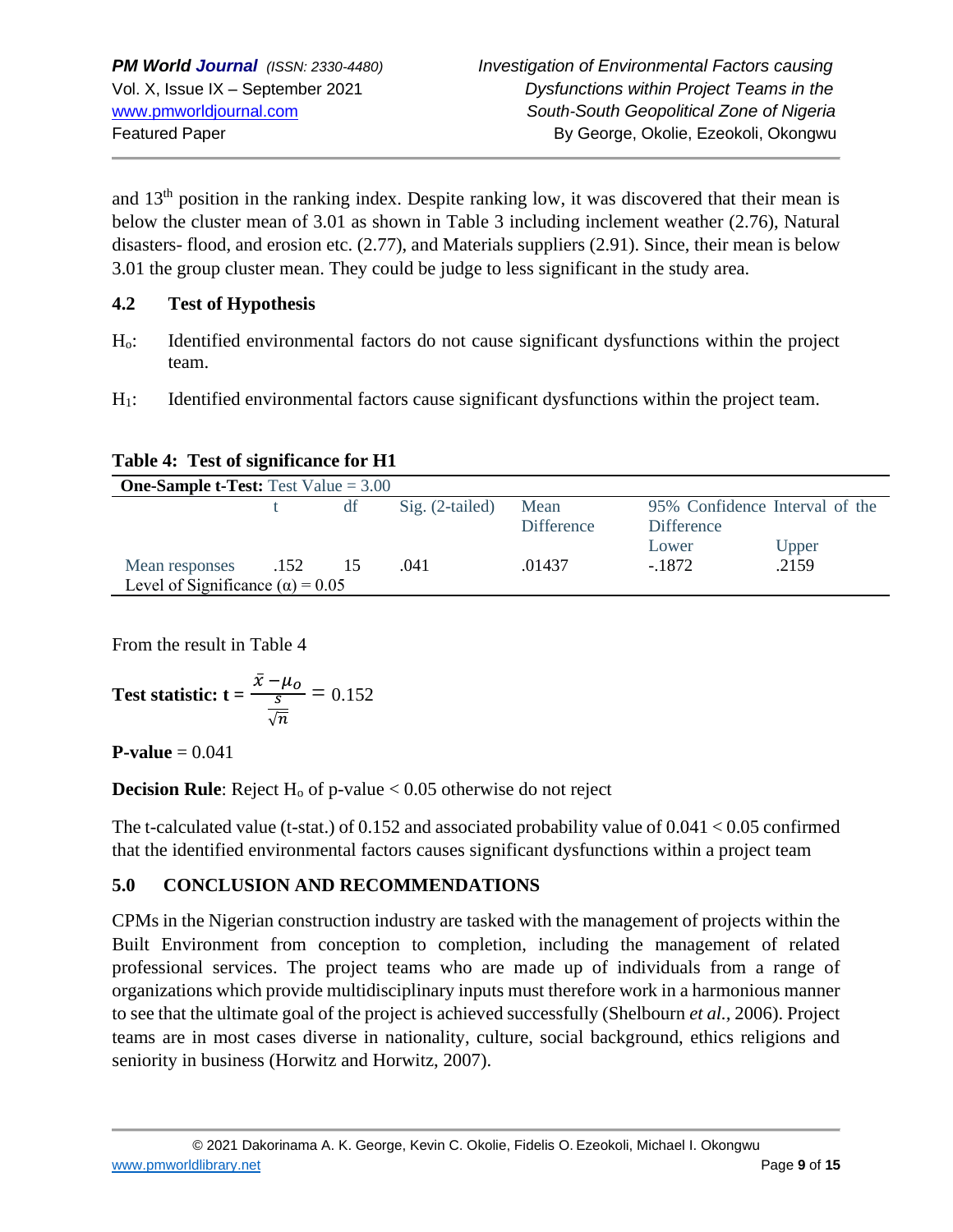With respect to the environmental factors affecting the performance evaluation of construction project stakeholders in south-south geopolitical zone of Nigeria, community restiveness, inadequate project financing, youth interference, public relationship, insecurity, unrealistic timeline and the lack/difficulties in obtaining adequate technologies/software that will aid greatly in the discharge of their duties were among the major environmental factors contributing the most to this sub-optimal performance experienced by the construction project teams.

Since community restiveness, youth interference are among the top leading environmental factors leading to sub optimal performance of these construction project stakeholders, the study recommends for community and youth sensitization through their community heads and youth leaders. This sensitization will let them know that the projects are in their favor and not against them. These projects will stimulate economic growth, reduce unemployment and other social vices in the area.

# **REFERENCES**

- Adair, A. T. (1986). Contemporary studies on the nature of the construction industry,  $1<sup>st</sup>$  edn. Macmillan Publishers. Ottawa, Canada.
- Alzahrani, J. I. *and* Emsley, M. W. (2013). The impact of contractors' attributes on construction project success: A post construction evaluation. *International Journal of Project Management,* 31, 313-322. doi.10.1016/ijproman. 06.05.2019.
- Ayangade, J. A. (2009). Value management and its application in the construction industry. *Construction Essay*. Retrieved from: [https://assignmentpress.com/construction.](https://assignmentpress.com/construction)12.06.2019
- Barnes, M. (1988). Construction project management. *International Journal of Project Management, 69-79.* doi: 10.1016/0263-7863 (88) 90028-2.
- Belout, A. 1998, Budger, Thomas *and* Dehsle, 2001; Effects of human resource management. *International Journal of Project Management,* 22(1), 1-11. Retrieved from: [https://wwwresearchgate.net/publication/295857531.](https://wwwresearchgate.net/publication/295857531) 02-07-2019.
- Bourgault, M., Drouin, N. *and* Hamel, E. (2008). Decision making within distributed project teams: An exploration of formalization and autonomy as determinants of success. *PMI Project Management Journal*, 597, 397-511.
- Bryde, D. J. (2005). Methods of managing different perspectives of project success. *British Journal of Management,* 16(2), 119-131.

Egan, J. (1998). Rethinking construction, 38. Retrieved from: <http://scholar.google.com/scholar?hl=enandbtnG=Searchandq=intitle:rethinking+constru> ction#0.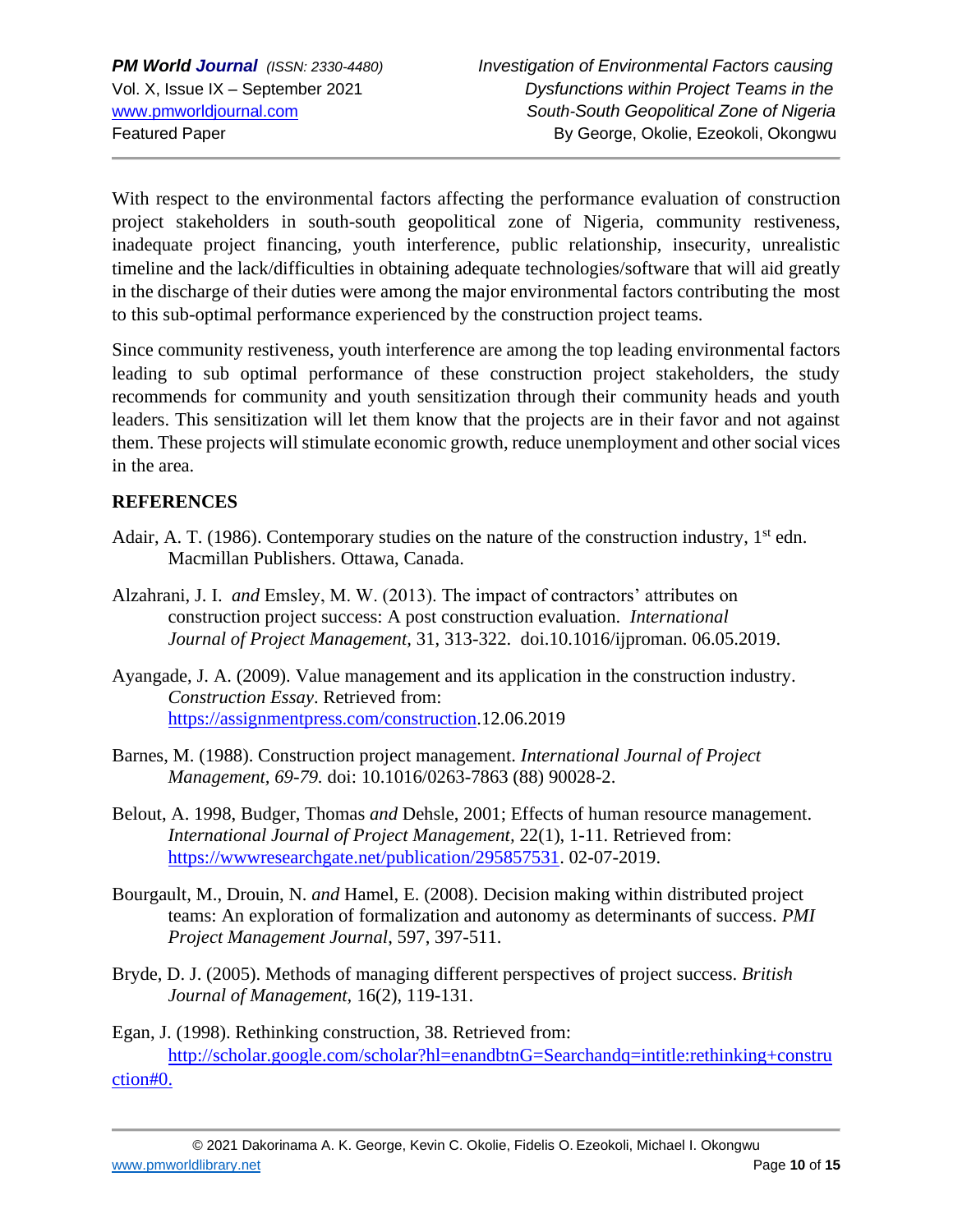- Gudiene, N., Banaitis, A., Banaitiene, N. and Lopes, J. (2013). Development of a conceptual critical success factors model for construction projects, MBMST 2013. *Procedia Engineering,* 57, 392-397.doi:10.1016/j.proeng.2013.04.051.
- Hanachor, M. E. (2012). Community development projects abandonment in Nigeria: Causes and effects. *Journal of Education and Practice,* 3(6), 33-66. Retrieved from: <https://pinworldlibrary.net/wp-content/uploads/2017/01/pmwj54>02-07-2019.
- Herzberg, F. (1965). The new industrial psychology. *Industrial and Labour Relations Review,* 18(3), 364.
- Herzberg, F. (1968) one more time: How do you motivate employees? *Harvard Business Review,* 46(1). 53-62.
- Horwitz, S. K. *and* Horwitz, I. B. (2007). The effects of team diversity on team outcomes: A meta-analytic review of team demography. J*ournal of Management,* 33(6). 987-1015. doi:10.1177/0149206307308587. [http://www.ucipfg.com/repositorio/gspm/cursos/spoa\\_gspm\\_02/1.pdf#](http://www.ucipfg.com/repositorio/gspm/cursos/spoa_gspm_02/1.pdf)
- Ika, L. (2009). Project success as a topic in project management journals. *Project Management Journal,* 40(4), 6-19. Retrieved from: [https://www.researchgate.net/publication/295857531. 02-07-2019.](https://www.researchgate.net/publication/295857531.%2002-07-2019)
- ITM Platform (2015). Corporate environmental factors that affect project management. ITM Platform. Projects. Programs. Portfolio. Retrieved from: [http://www.itmplatform.com/en/blog.](http://www.itmplatform.com/en/blog) 01-07-2019.
- Lencioni, P. (2005). The trouble with teamwork. *Leader to leader*, 29, 35-40. Retrieved from: [https://www.cityvision.edu/courses/coursefiles/304/lencioni.pdf.](https://www.cityvision.edu/courses/coursefiles/304/lencioni.pdf) 02-07-2019
- Leung, M. Ng, S. T. *and* Chueng, S. (2004a). Measuring construction project participant satisfaction. *Construction Management and Economics*, 319-331. doi:10.1080/0144619032000000000.
- McShane, S. *and* von Glinow, M.A. (2013). Organizational behaviour: Emerging knowledge. global reality. Sixth. mcgraw-hill/irwin. Retrieved from [www.mhhe.com.](http://www.mhhe.com/) 29.06.2019.
- Nicholas *and* Hathcoat, J. (2014). Ontology. *The Sage Encyclopedia of Action Research*. London: Sage Publications, Inc., 1-10.
- Oke, A. E. *and* Ukaeke, J. L. (2013). Factor responsible for effective and ineffective teams in Nigerian construction industry. Retrieved from: [https://www.academia.edu/31613556.](https://www.academia.edu/31613556) 02-07-2019.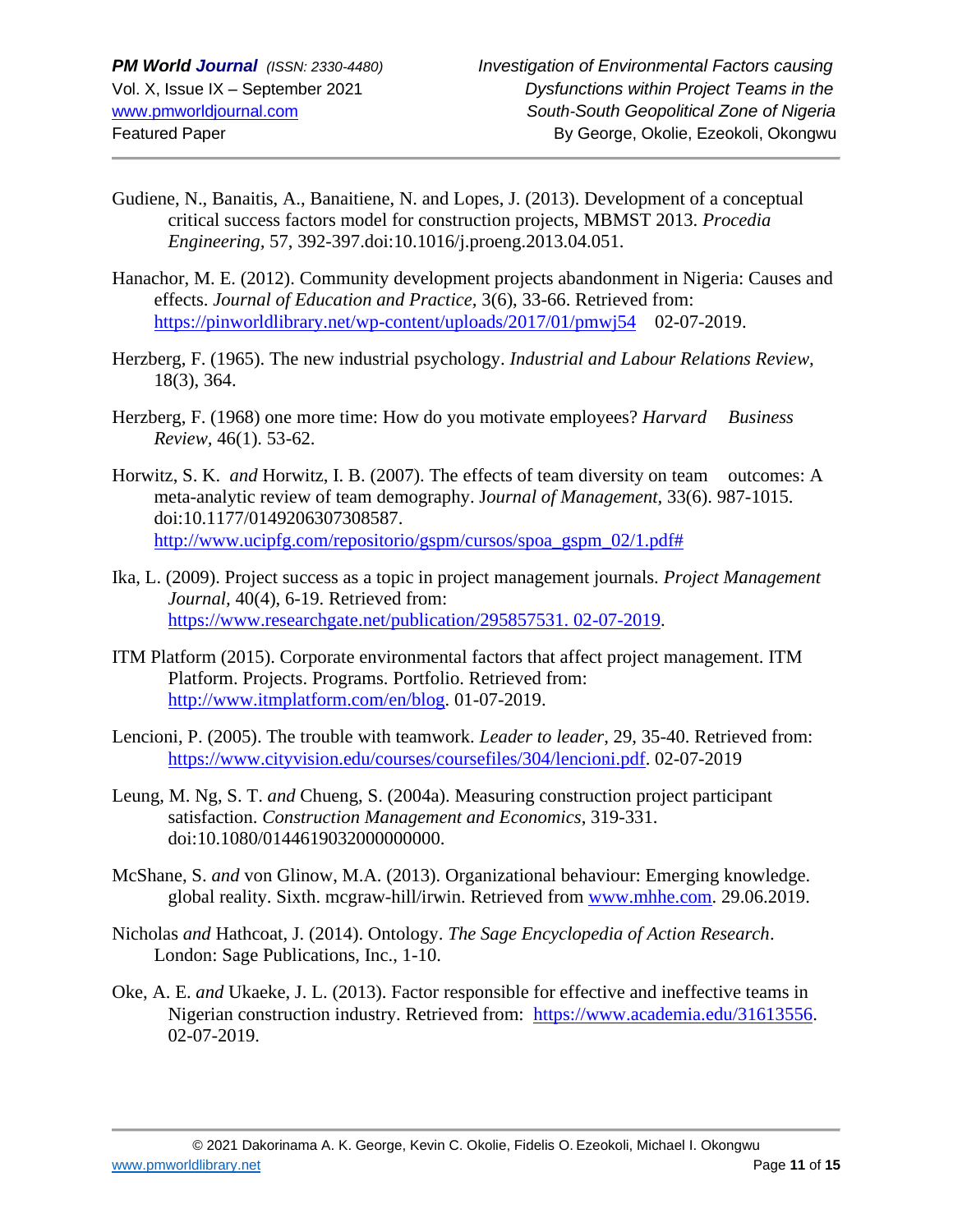- Pinto, J. K. *and* Prescott, J. (1988). Variations in critical success factors over the stages in the project life cycle. *Journal of Management,* 14(1), 5-18. Retrieved from [https://www.resarchgate.net/publication/295857531.](https://www.resarchgate.net/publication/295857531) 02-07-2019.
- Scholl, R.W. (2003.) *Individual performance*. [http://uri.edu/research/Irc/scholl/webnotes/performance.htm.](http://uri.edu/research/Irc/scholl/webnotes/performance.htm) 26.06.2019
- Shelbourn, M. A. Bouchlaghem, D. M., Anumba, C. J., Carillo, P. M. Khalfan, M. M. (2006). Managing knowledge in the context of sustainable construction, *ITCON,* 11, 57-71.
- Shenhar, A. J., Dvir, D., Levy, O., Maltz, A. C. (2001). Project success: a multidimensional strategic concept. *Long Range Planning,* 34(6). 699-725. doi:10.1016/S0024- 6301(01)00097-8.
- Werner, A., Bagraim, J., Cunningham, P., Pieterse-Landaman, E., Potgieter, T. (2011). *Organizational behaviour:* A contemporary South-African perspective. Third. Ed. A. Werner. Pretoria: Van Schaik Publishers.

(Flyvbjerg, Bruzelius, and Rothengatter, 2003; Nicholas, Sharma and Spires, 2011; Pinto and Mantel, 1990).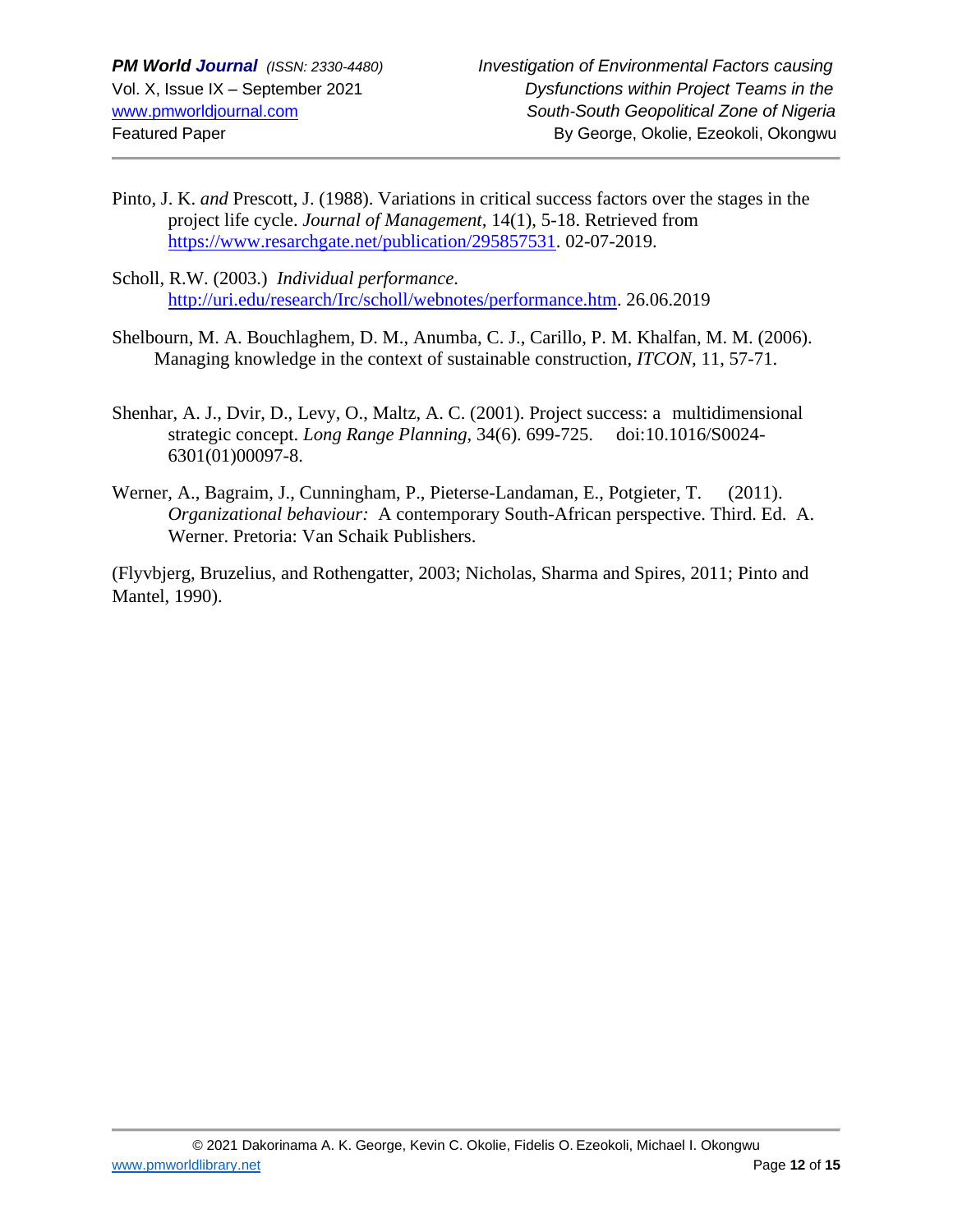# About the Authors



**Dakorinama A. K. George**

**Rivers State, Nigeria**

**Dakorinama Alabo Kelly George**, **FNIQS, RQS, FASP;** popularly called George-Kelly is a Rivers man of Kalabari extraction born by late Evangelist Alabo K.F George; a Russia trained radar engineer, an air force retiree from Buguma in Asari-Toru LGA of Rivers State and Mrs. Mary George, a retired medical practitioner from Ikom in Cross-River State. He has distinguished himself as a world class-chartered Quantity Surveyor and Cost Engineer, highly experienced in Project Management, Cost Planning, Value Engineering, Risk Management and Civil Engineering. After his primary and secondary education in Benue State and Rivers State respectively, George-Kelly proceeded to the Rivers State University of Science & Technology, where he obtained successive degrees - a Bachelor of Technology Degree in Quantity Surveying and Post Graduate Diploma in Civil Engineering. He furthered his studies in the Enugu State University of Technology where he acquired a Masters of Science Degree in Quantity Surveying/Cost Engineering and also emerged as the best graduating student in the department of Quantity Surveying/Cost Engineering. He is at the verge of completing his PhD. program in building (Construction Management option) in the premiere Nnamdi Azikiwe University, Awka; which is at the external defense stage.

George-Kelly continued to excel professionally. He received the award as the Best Overall Performing Candidate in the Federation - NIQS Test of Professional Competence examination and Professional Competence Interview in 2006. He was also presented the prestigious CAP Plc Best Quantity Surveyor Award - 2006/2007. He is a corporate member of several professional bodies including the Nigerian Institute of Quantity Surveyors (Chartered), Quantity Surveyors Registration Board of Nigeria, Association for the Advancement of Cost Engineers Int'l, USA, Institute of Strategic Management of Nigeria (ISMN), etc. He is a fellow of the Nigerian Institute of Quantity Surveyors and the immediate-past National Secretary on Marketing & Corporate Affairs at the NIQS national executive council.

As a Principal Manager (Infrastructure) in NDDC, he initiated, planned and managed over 500 Civil Engineering and Building Projects. As well as being a member of the Alumni and other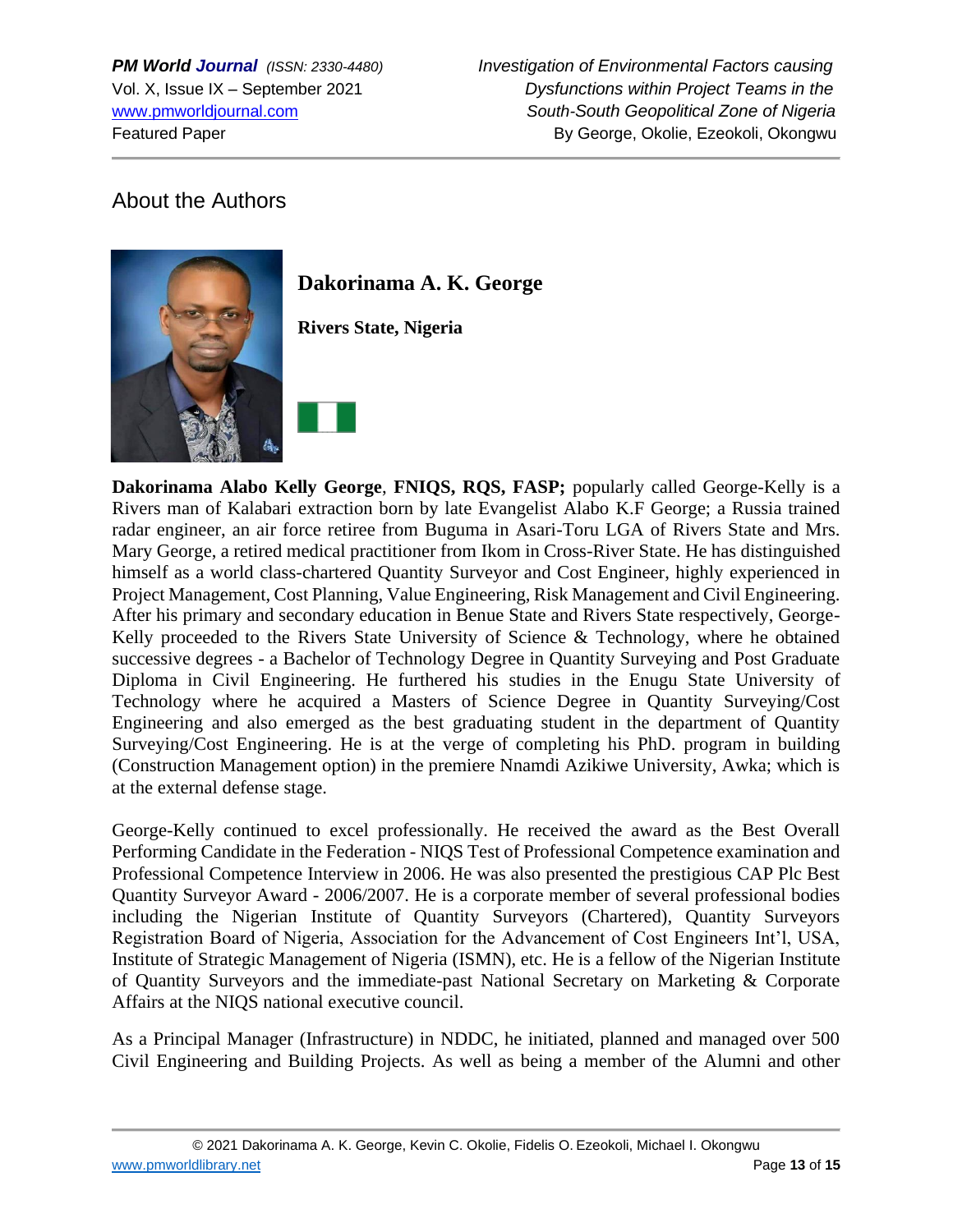institutions he attended, he is currently serving as the Vice Chairman - League of Rivers Professionals, an aggregation of sharp-witted professionals of Rivers origin.

George-Kelly has practiced both in the Project Monitoring Directorate; Environmental Protection and Control Directorate and Utilities/Infrastructural Development Directorate, for 14 years in the NDDC. He served as the Technical Assistant to the Rivers State Representative (NDDC) in 2006 and also served in several high-profile technical committees in NDDC. While in NDDC, he took his level of excellence steps further - and showcased himself as a good team builder, strategic manager and human resource manager. He is also a Principal Consultant to three construction consultancy firms in Nigeria. In March 2020, he resigned his appointment with the NDDC to take up appointments with the Government of Rivers State.

His public life is common knowledge. He socializes with like minds, believes in developing people and loves the art of politics of wit and strategy. This interest started when he was National President of NURSS in his university days. He was appointed a member of the governing council of the Ken Saro-Wiwa Polytechnic, Bori from June, 2015 to November, 2019. In November 2017, he was appointed as the Special Adviser on Special Projects to the Governor of Rivers State. In 2019 till date, he was reappointed as the Special Adviser to the Rivers State Governor & Head, Bureau for Special Projects. In his current capacity as the Special Adviser to the Rivers State Government, he has managed over 100 projects; some completed and others at various levels of completion. George-Kelly He is married to Mrs. Inkoba D.A. George and blessed with three kids, a girl and a set of twin boys (Vera Owanari D.A. George, God'sson Dakorite D.A. George & God'swill Tamunosaki D.A. George).

The first sport to interest him was table tennis, a sport he still enjoys actively to this day. He is a fan of Manchester United Football Club. George-Kelly enjoys dancing and he is often described as a friendly and relaxed character – always willing to help the needy.



# **Dr. Kevin Chuks Okolie**

Anambra State, Nigeria



**Prof. Kevin Chuks Okolie** holds a Doctor of Philosophy Degree in Construction Management from Nelson Mandela Metropolitan University, Port Elizabeth South Africa. His research interest lies in the development of Building Performance Evaluation Methodology, Health and Safety Management and Built Asset Management Systems. His published papers and articles on